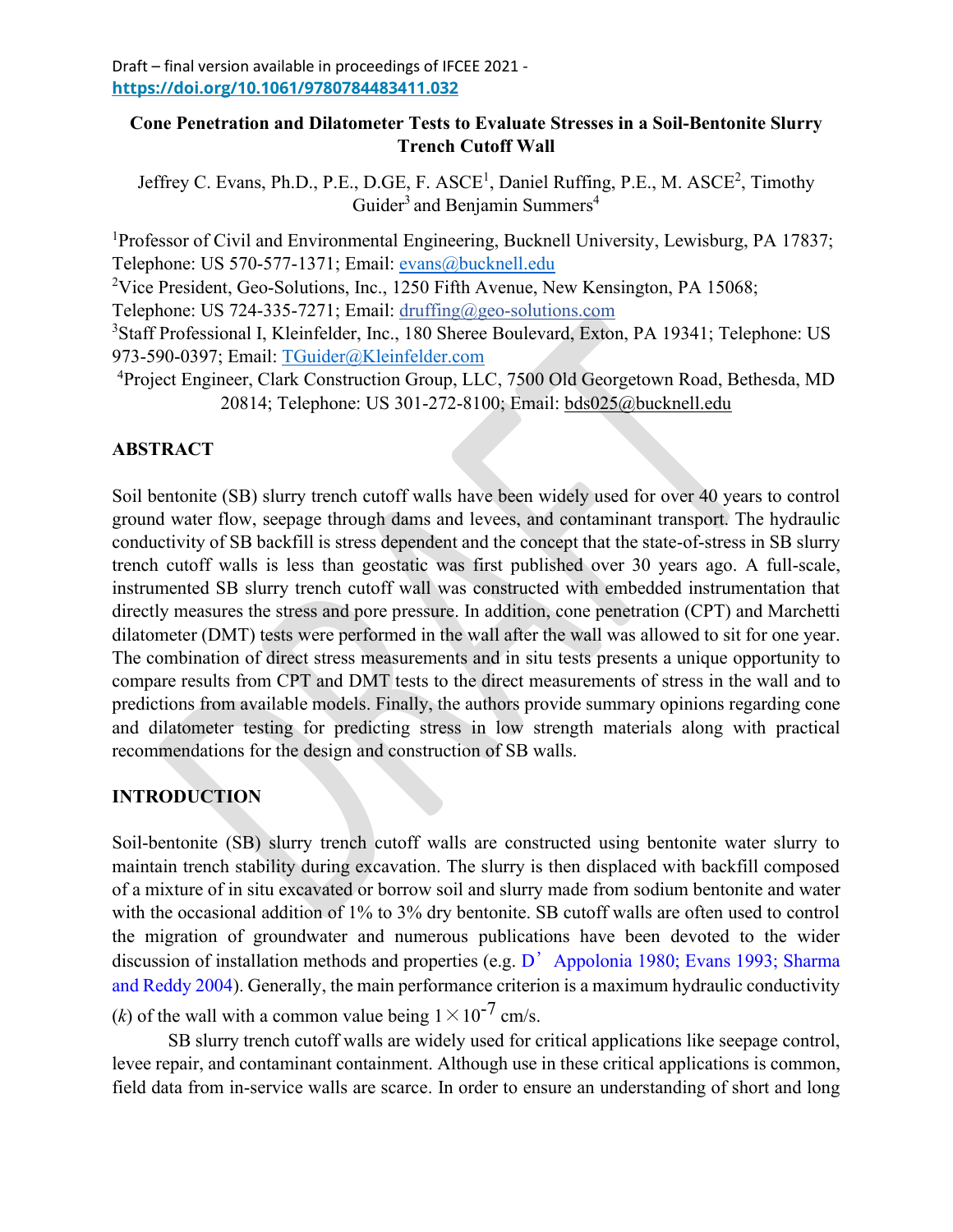term behavior, a better understanding of the as-built conditions and long-term behavior are needed. Importantly, the hydraulic conductivity (*k*) of an SB cutoff wall is heavily influenced by the stateof-stress in the backfill (Evans 1994; Shackelford 1994; Filz et al. 2001; Ruffing and Evans 2010). The extent of the stress dependency varies and is dependent upon the grain size distribution and bentonite content (Evans and Huang 2016, Barlow 2018). Further, the stress-state in SB walls is now understood to be considerably less than geostatic as first postulated in 1985 (Evans et al. 1985). Finally, due to schedule and cost constraints, typical construction quality control (QC) programs for backfill *k* almost exclusively rely on permeability tests conducted on grab samples of backfill with the tests performed in the laboratory at assumed confining stresses. In order to ensure that the results from these laboratory tests are representative of the installed wall condition, the confining stresses must be properly selected. Hence the need for more and deeper evaluation of this topic.

Several laboratory studies, field studies, and theoretical (desktop) examinations have been conducted to assess the in situ stress state of SB walls (e.g. Evans et al. 1995, Ruffing et al., 2010; Ruffing and Evans 2010; Ruffing et al. 2011; Ruffing et al., 2015). The test wall for this study was designed and constructed to reinvestigate lessons from previous studies and to fill gaps in understanding. In short, the test wall is an instrumented SB cutoff wall that is  $\sim$ 200 m long,  $\sim$ 7 m deep and 0.9 m wide. The wall was installed adjacent to a commercial sand/gravel quarry pit near the Bucknell University (BU) campus. Subsequent to installation, numerous in situ tests, including the cone penetration tests (CPTs) and Marchetti dilatometer tests (DMTs) described in this paper, have been conducted to examine the results and usefulness of various methods for determining the stress, and/or hydraulic conductivity, of the backfill. This paper presents the data collected with the CPT and DMT and compares that data to previously published stress data in this wall and further to stresses predicted from existing models.

### **SB CUTOFF WALL INSTALLATION, PROPERTIES, AND INSTRUMENTATION**

A summary of the installation methods, construction QC, and instrumentation is provided here for ease of reference. For additional details about the information presented in this section, please refer to Evans and Ruffing (2017) and Malusis et al. (2017). The full-scale test SB cutoff wall was located within a permitted mining area of a commercial sand/gravel quarry in Montandon, PA (Fig. 1).

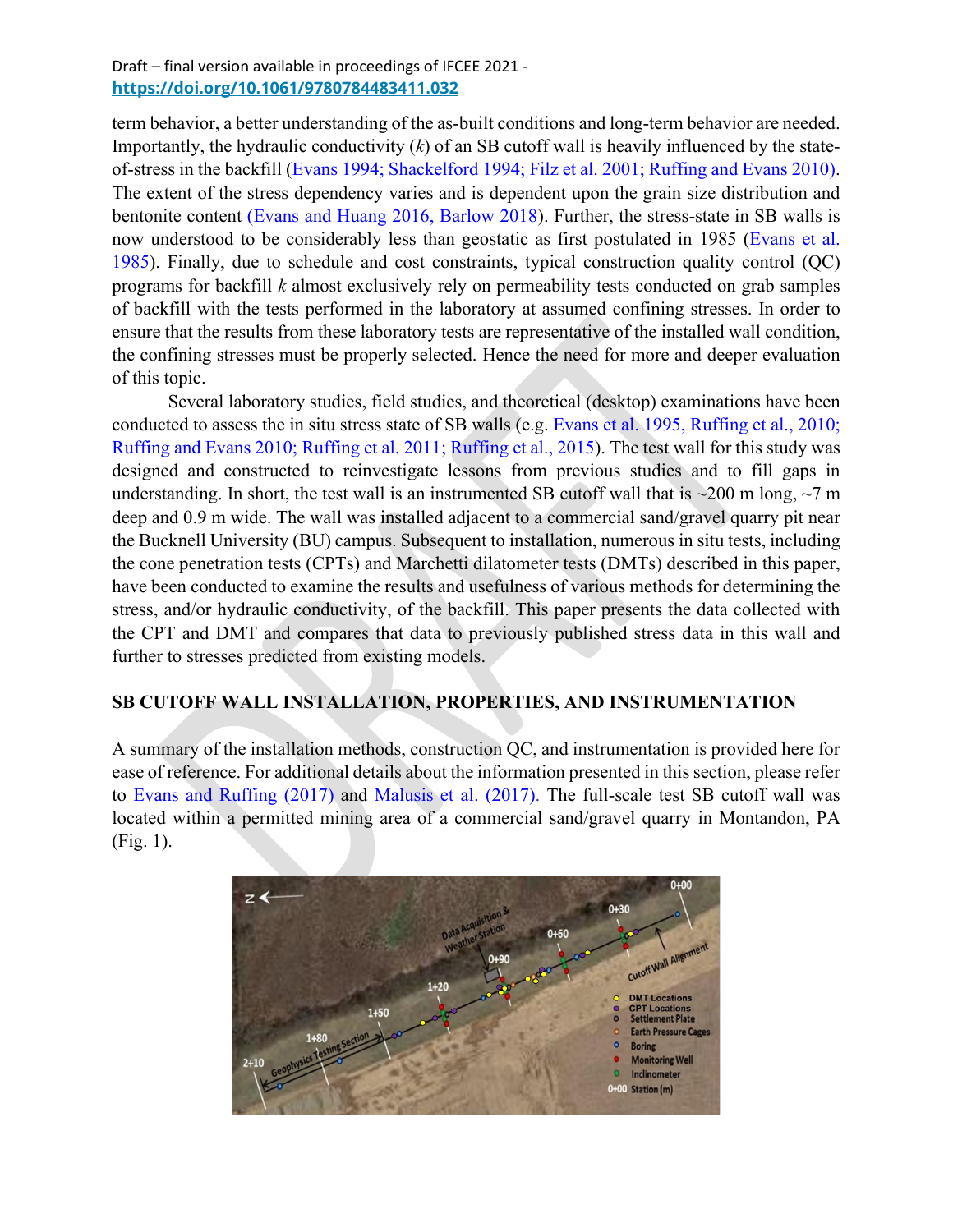Draft – final version available in proceedings of IFCEE 2021 - **Backfill Properties <https://doi.org/10.1061/9780784483411.032>** *Index Properties*

### Fig. 1. Plan view of the cutoff wall with instrumentation and CPT/DMT testing locations.

The subsurface consists of primarily alluvial materials derived from historic flooding and river channels of the Susquehanna River. The wall was constructed in July 2016 by Geo-Solutions, Inc., New Kensington, PA, USA. After completion of construction, the wall was covered by geotextile followed by  $0.3$  m of topsoil over the geotextile.

Because the excavated soils contained a high percentage of cobbles and coarse gravels, the soil used for the backfill was brought from another part of the site and composed of a well graded silty clayey sand with approximately 10% gravel. Grab samples of the backfill were tested in the laboratory and the hydraulic conductivity was found to range from  $1 \times 10^{-7}$  to  $7 \times 10^{-8}$  to cm/s. The laboratory tests were flexible-wall triaxial hydraulic conductivity tests performed using effective consolidating stresses of 21 kPa to 35 kPa. Results from grain size distribution tests for the base soil and mixed backfill is shown on Fig. 2. The backfill water content and void ratio averaged 30.1% and 0.84 respectively. Groundwater depth fluctuated from 3 to 6 m below ground surface. either SC-SM or CL-ML based on the Unified Soil Classification System (ASTM D2487).



Fig. 2. Grain size distribution of base soil and backfill (legend indicts station of backfill **construction. constructions were the stations where the stations where the backfill samples were collected.** 

Instrumentation in and around the wall includes monitoring wells, slope inclinometers, settlement plates, and earth pressure cells. Instrumentation cages were installed with three earth pressure cells each measuring stresses in the vertical, transverse and longitudinal directions and sensors for pore water pressure, temperature, bi-axial tilt (measures tilt and roll) and a magnetic compass to determine orientation of the cage. The cages were installed at three different depths at one location and one depth at a separate location. Measurements are automatically taken every hour and transmitted to an online portal for real-time viewing on a devoted website. Slope inclinometers, settlement plates and monitoring wells are manually read periodically.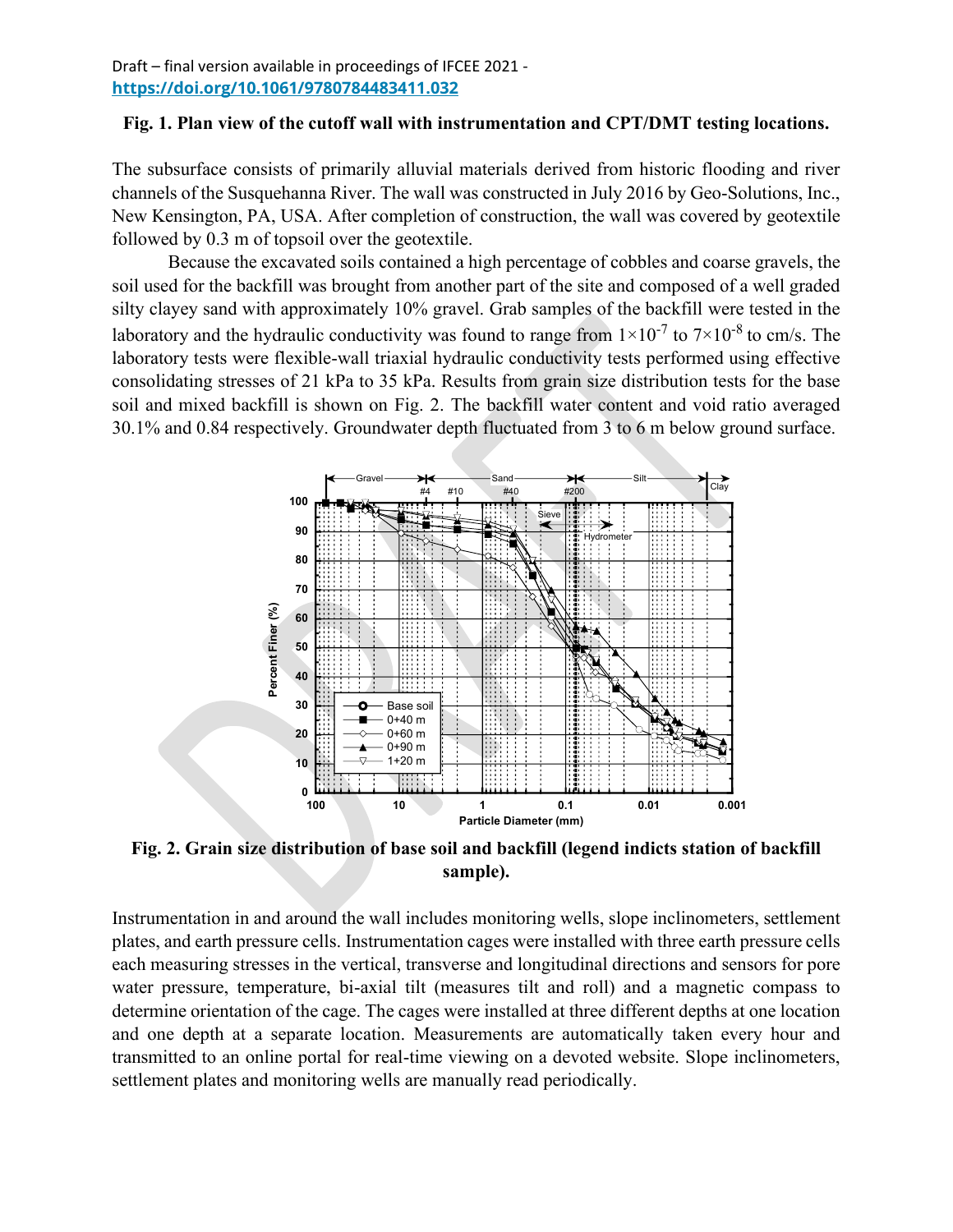# **IN SITU TESTING**

Approximately one year after the SB wall construction was complete, a program of in situ testing was implemented including vane shear (VS), CPT and DMT. The purpose of the in situ testing was performed to examine the correlation between the direct measurements of stress from the earth pressure cages and estimates of stress from correlations to stress measurement from common in situ testing tools. The findings from the vane shear testing are published in Evans et al. (2018). This paper presents the findings from the CPT and DMT investigations. Note that primary consolidation was complete by the time of testing as determined from piezometer, inclinometer, and settlement plate data.

### **CPT ANALYSES AND RESULTS**

Cone penetration tests were performed for the full depth of the wall at eight different locations. The shear strength of the backfill was calculated individually for each data point according to the procedure below which follows the work and conclusions of previous studies, Ruffing et al (2010) and Ruffing et al (2015). Accordingly, the CPT data was analyzed using the "Effective Cone Resistance" method to determine the shear strength of the cutoff wall. As in previous studies, this method was chosen because it requires no previous knowledge of any stresses acting on the wall. The shear strength of the wall was calculated using equation 1.

$$
S_u = \frac{((q_c + (1 - a) \times u_2) - u_2)}{N_{ke}}
$$
 Eq. 1

*where*  $S_u$  *is the shear strength,*  $q_c$  *<i>is the raw tip resistance, a is the area ratio, u<sub>2</sub> <i>is the pore pressure at the shoulder of the cone, and Nke is a cone factor, which typically falls between 1 and 13.*

Using data from vane shear tests (see Evans et al 2018) to back-calculate the cone factor resulted in a selection of 11. Interestingly, this cone factor matches well with the cone factor determined for a different SB cutoff wall in another study where a cone factor of 11.5 was used (Ruffing et al., 2015).

Shear strength values over 300 kPa were not included in the averages because these unusually high values are not representative of the true shear strength of the backfill and are rather likely due to encountering oversized material. That is, these unusually high values are likely due to the cone hitting gravel, cobbles, or large clay clods in the cutoff wall during the test.

Presented on Fig. 3. are the shear strength results from the eight individual CPT profiles. Notice the relative consistency between all eight CPT soundings including 1) relatively high values of shear strength in the shallow zone affected by the cover and cycles of the fluctuating water table, 2) low values of shear strength (less than 20 kPa) in the depth range of 1 to about 5.5 m, 3) occasional high shear strength values throughout where the CPT encountered gravel or other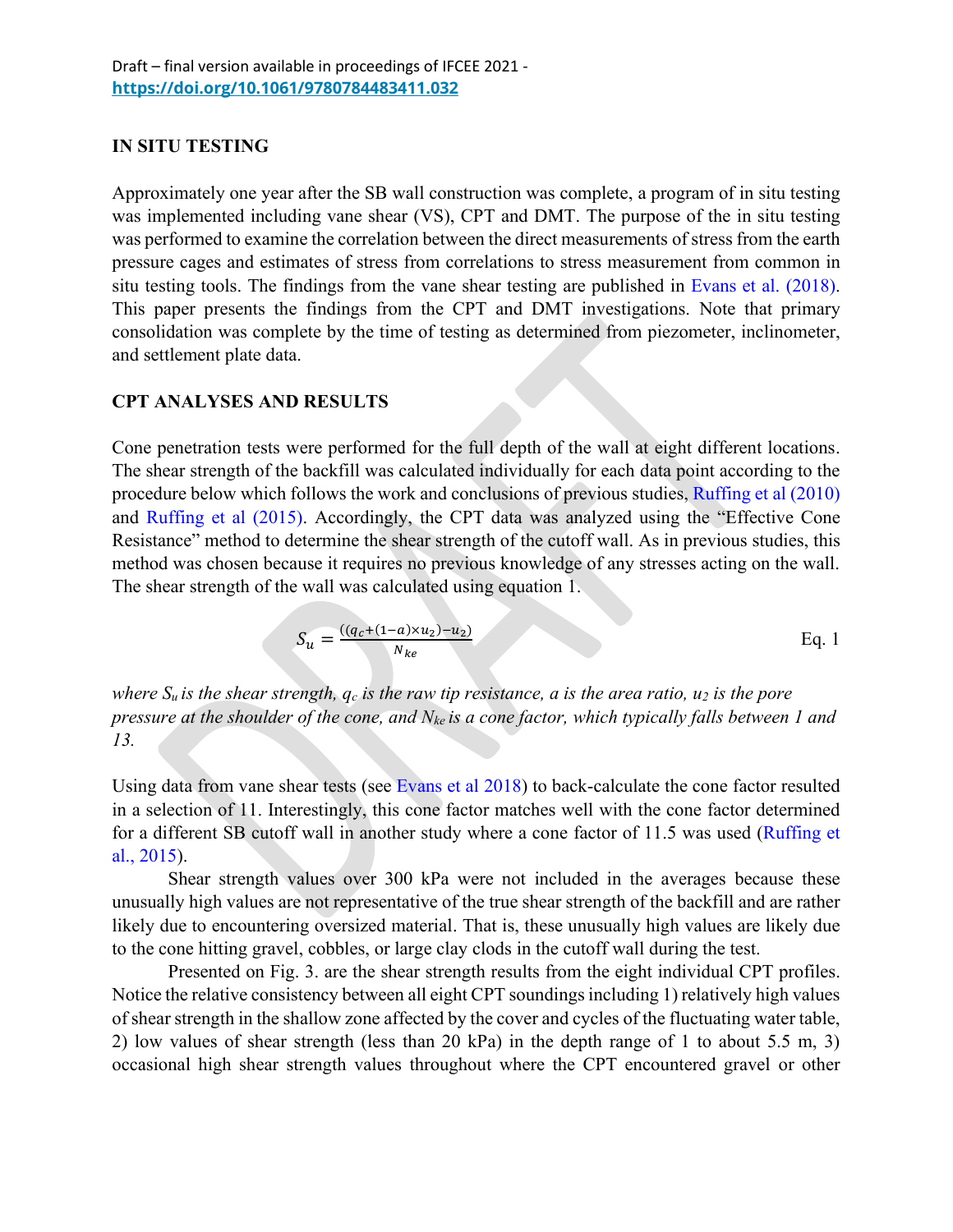oversized material, and 4) increased values of shear strength as the CPT encounters in situ materials at the base of the wall.



**Fig. 3. Shear Strength vs Depth of Cutoff Wall**

Once the individual data points were calculated for each of the CPT profiles, the data from all eight profiles was averaged. Fig. 4 is the resulting plot of shear strength as calculated from the CPT versus depth, including deletion of high values (see above). The vane shear measurements from Evans et al. (2018) are also included for reference. The left plot in Fig. 4 shows the results plotted over the full range of values where on the right side of Fig. 4 the scale of the x-axis has been reduced to better illustrate the bulk of the values in the 0 to 20 kPa range.



**Fig. 4. Shear Strength vs Depth of Cutoff Wall**

A shear strength value of 50 kPa or less characterizes the wall as a very soft clayey material which is an accurate description of a general SB backfill and specifically for the backfill from this site. At a depth of about 6.5 meters there is large jump in the shear strength values which the authors attribute to the CPT encountering formation materials at the bottom of the wall.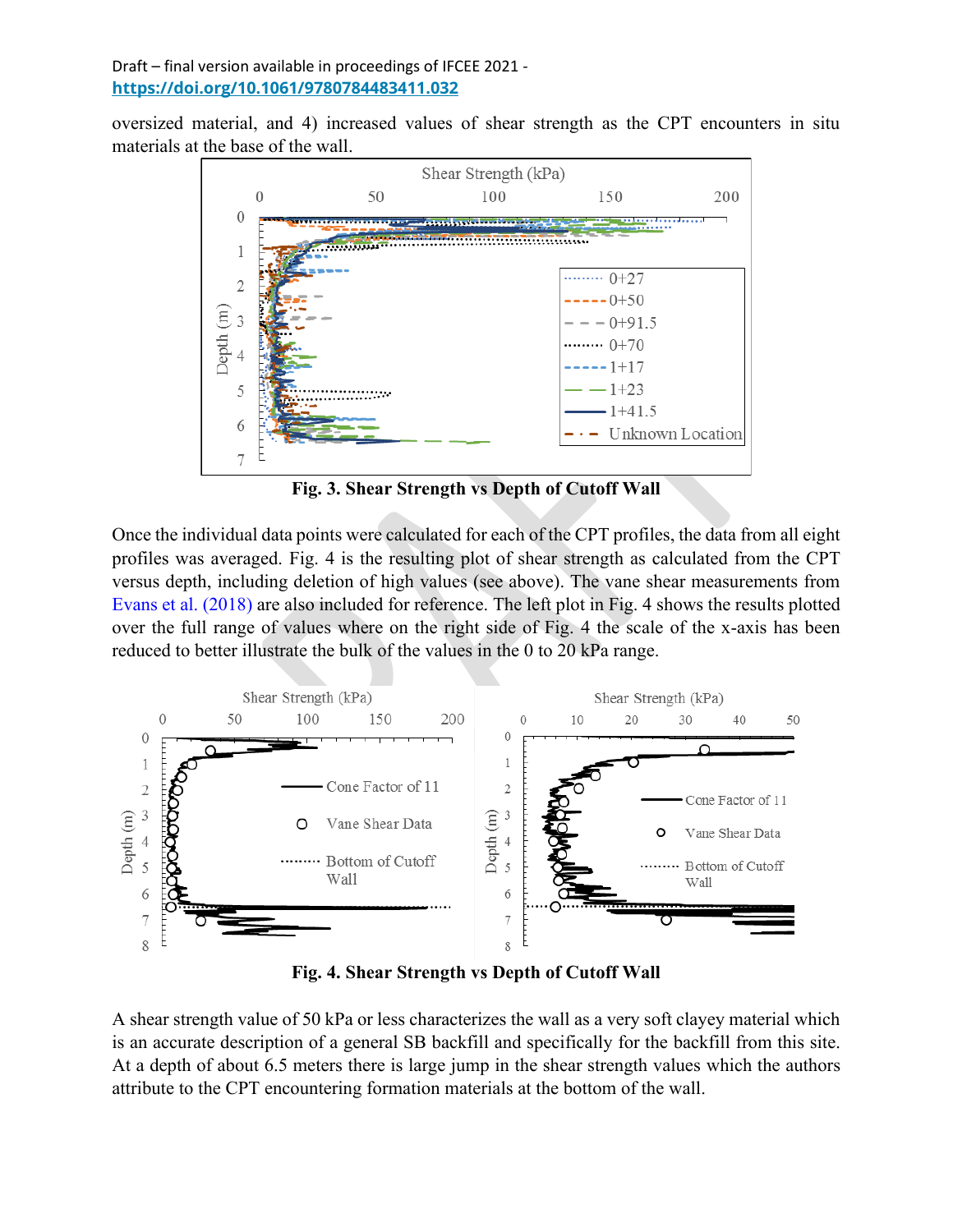Once the shear strength values were determined, the data was also used to calculate the horizontal effective stresses in the cutoff wall using the logic presented in Ruffing et al. (2015) which relies on the conventional relationship between shear strength and stress, but also accounts for the principal stress rotation in SB walls (Evans and Ruffing 2019). The resulting horizontal effective stress, using a value of 0.3 for the strength/stress ratio is plotted in Fig. 5 along with stresses from the earth pressure cages (from Evans and Ruffing 2019). The left plot in Fig. 5 shows the full range of the data whereas the right side shows the data against a reduced x-axis scale to better illustrate the results of the bulk of the data.



**Fig, 5. Horizontal Effective Stress (** $S_u/\sigma_h$ **<sup>** $\sim$ **</sup> = 0.3)** 

Note that this method to compute the value of horizontal stress would typically represent the mean horizontal stress and, for many geologic deposits, the horizontal stress would be the same in all horizontal directions. For SB slurry trench cutoff walls, the transverse horizontal stress would be the major principal stress, the vertical stress would be the minor principal stress and the longitudinal horizontal stress would be an intermediate stress.

Two observations are clear from a review of Fig. 5. First, the horizontal effective stress calculated from the CPT data is slightly larger than the stress values from the cluster cages. Second, the higher shear strength and thus stress values at the top of the wall are a result of suction from the upper portion of the wall undergoing cyclic wetting and drying. The horizontal effective stress values from the cluster cages are direct measurements and might be considered more accurate than the horizontal effective stress values calculated from the CPT data. Further, it is also known that the very act of making a measurement may alter the value of the parameter being measured, so a corrected stress from the CPT data with disturbance removed would be expected to be closer to the stress measured with the cages anyway.

#### **DMT ANALYSES AND RESULTS**

As with the CPT, the DMTs were performed at eight locations along the wall. At each location, measurements were taken every half meter until a depth of seven meters was reached. The methods of testing and analysis followed those of Ruffing et al 2010 and Ruffing et al 2011. Following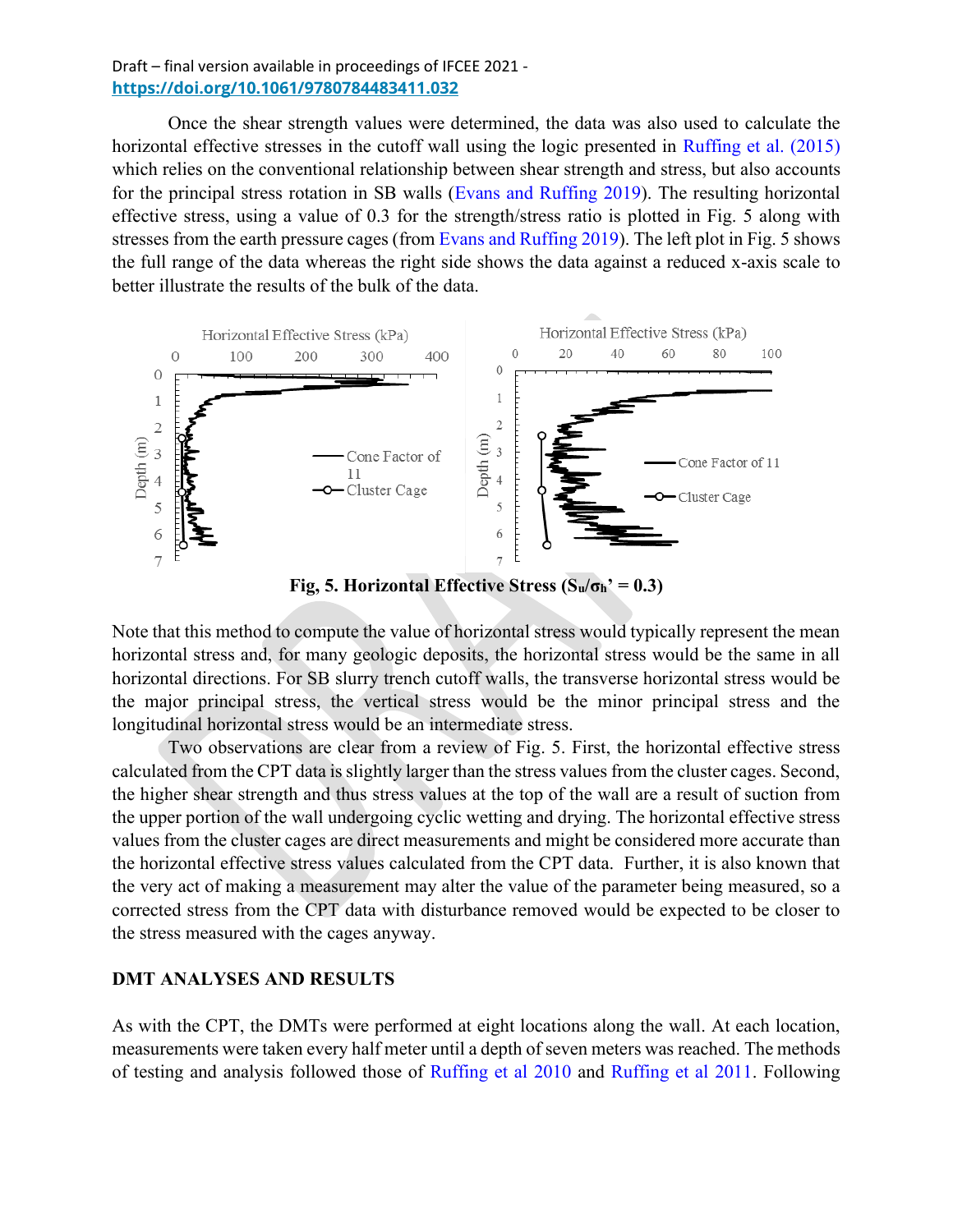those previous studies, the DMTs were performed at two orientations, transverse and longitudinal, relative to the cutoff wall centerline (see Fig. 6).



**Fig. 6. Transverse and Longitudinal Dilatometer Orientations (after Ruffing et al. 2011)**

Using the field readings, the horizontal stress and pore water pressure in the slurry wall were calculated using dilatometer data and the following equations (Marchetti, 1980):

$$
P_0 = 1.05(A + \Delta A) - 0.05(B - \Delta B)
$$
 Eq. 4

$$
U_0 = C + \Delta A \qquad \qquad \text{Eq. 5}
$$

*where P0 is the total lateral (horizontal) stress,* ∆ *and* ∆ *are calibration factors determined before insertion of the dilatometer blade, and U0 is the pore water pressure.* 

The horizontal effective stress was calculated by subtracting these values.

$$
\sigma'_h = P_0 - U_0 \tag{Eq. 6}
$$

*where*  $σ'_{h}$  *is the horizontal effective stress in the slurry wall.* 

Using these results, an effective stress was calculated for each depth at each location and then the effective stresses were averaged resulting in one value for each depth, similar to the CPT analysis described above. The average horizontal effective stress values calculated from the dilatometer data in both the transverse and longitudinal directions are shown in Fig. 7 along with the lateral effective stresses calculated from the earth pressure cages (from Evans and Ruffing 2019).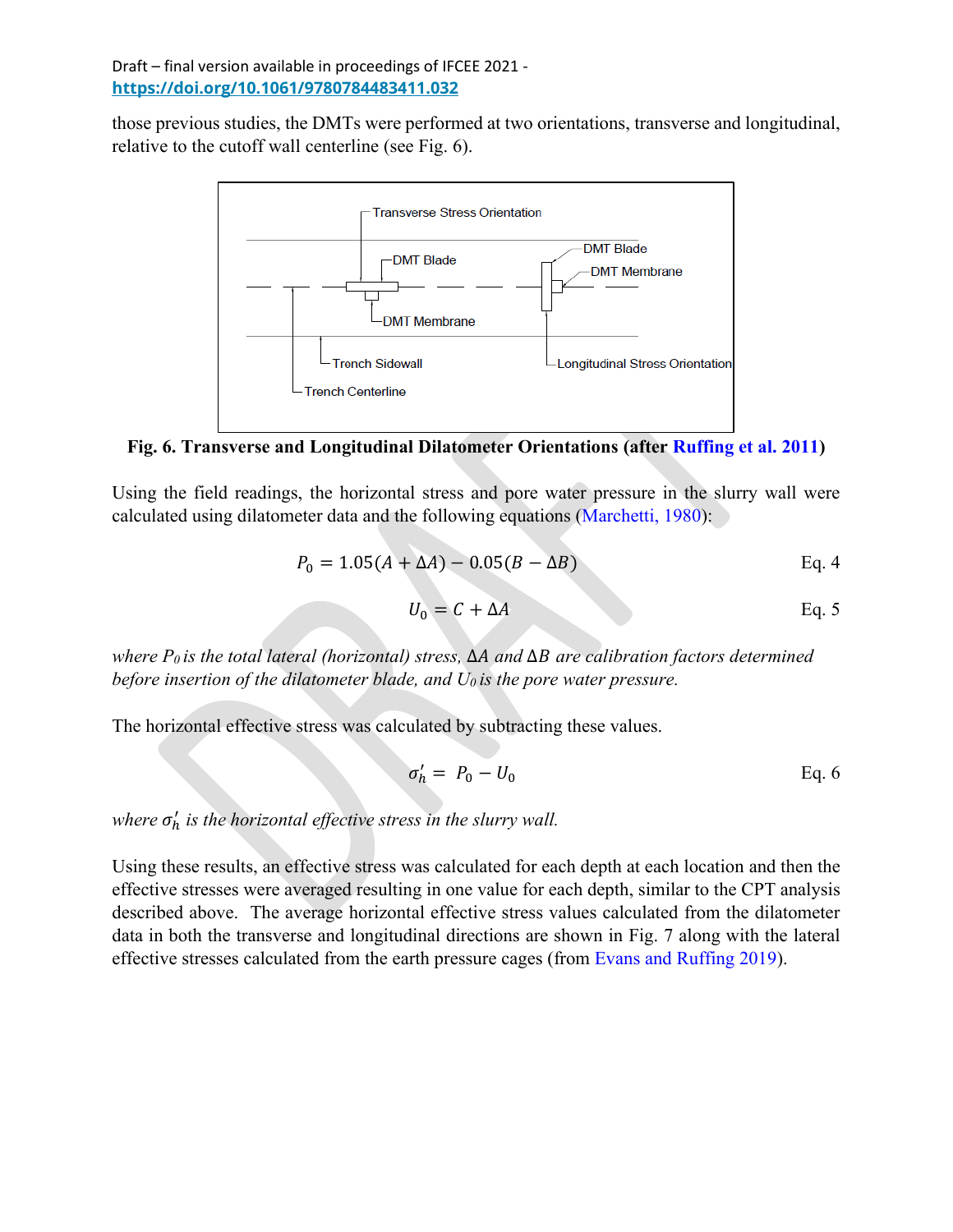

**Fig. 7. Lateral Effective Stress Averages from DMT and Instrumentation Cages**

The dilatometer measurements taken at a depth of 0.5 meters are omitted from Fig. 7 as the authors do not believe the data is representative of the SB backfill due to the proximity of the cover soil. A review of Fig. 7 shows the effective stresses measured with the DMT in the transverse direction were larger than the stresses in the longitudinal direction as similarly measured with the earth pressure cells. However, the DMT stresses in both directions were very similar to one another whereas the in situ measurements show a greater difference in stress with direction, specifically above 5 or 6 m depth. The longitudinal DMT effective stresses show greater divergence from the in situ instrumentation results than the transverse DMT results.

Some variability in the data is possible due to the in situ instrumentation obtaining more measurements over time than the dilatometer test and the possible disturbance effects of the DMT blade insertion. That said, the in situ instrumentation are also limited to three depths. Another difference could be variations along the trench alignment in that the in situ measurement were taken at Station 0+84 whereas the dilatometer measurements were obtained over a range from Stations  $0+28$  to  $1+41$ .

Figure 8 shows the lateral effective stress for both the transverse and longitudinal directions for dilatometer measurements taken at Stations  $0+81$  and  $0+81.5$ , respectively. These two positions were selected because they were the closest dilatometer measurements to the in situ measurements. In addition to being at approximately the same location the measurements were taken at the same time for both the dilatometer and cluster cages to ensure the conditions were as similar as possible.



**Figure 8. Lateral Effective Stress at Specific Locations near Instrumentation Cages**

As can be seen in Fig. 8, the dilatometer correlated better with the in situ results when using only the nearest DMT results rather than the averaged DMT results. In general, occasional outliers in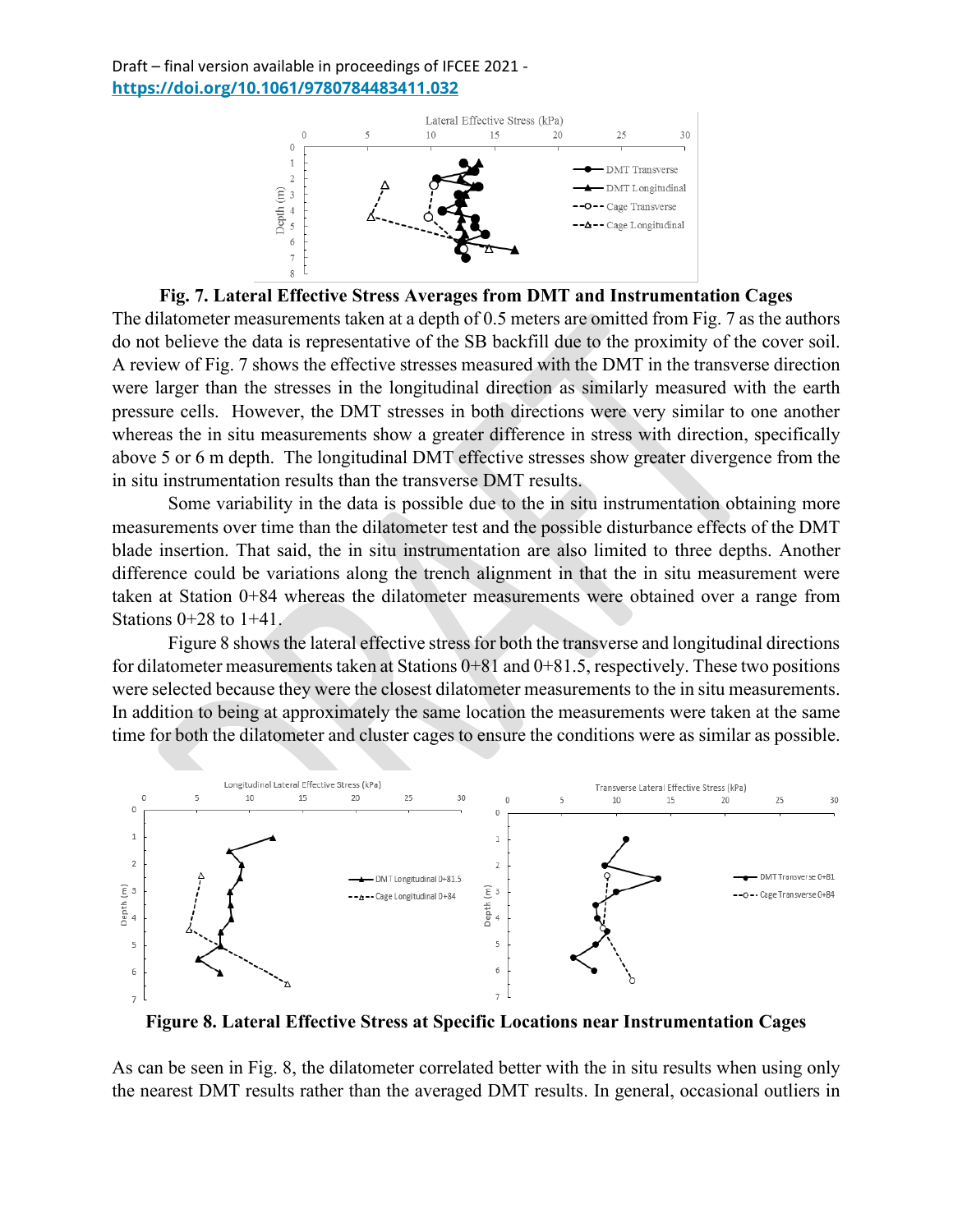the dilatometer data from the dilatometer hitting a stone in the backfill can be expected and the impact of those measurements can be expected to be large considering the relatively small diameter of the dilatometer membrane (Ruffing et al. 2011). Comparing the results presented in Figs. 7 and 8 show reasonable agreement in effective stresses between the averages for the entire length of the wall (Fig. 7) and the stresses at one location (Fig. 8). While there is reasonable agreement when comparing measured stress results with averaged in situ stress results, the agreement is improved when using the nearby in situ results rather than the average values.

#### **SUMMARY AND CONCLUSIONS**

The construction of an instrumented SB slurry trench cutoff wall allowed for a unique opportunity to compare in situ measured stresses with those back-calculated from CPT and DMT test data. Direct measurements of effective stress found the transverse lateral stress to be the highest followed by longitudinal lateral stress with the vertical stress being the lowest (first presented in Evans and Ruffing 2019). These results are consistent with the mechanics of a compressible material consolidating in a narrow trench where the principal stresses are rotated. Importantly, all stresses were low compared to geostatic and, in general, were less than 15 kPa. The calculated values of effective stress from the CPT and DMT were generally greater than those measured with the in situ instrumentation although better agreement was found when comparing the nearest DMT to the transverse cage measurement taken at the same time. As is well known, in situ measurements are also influenced by the disturbance of the device itself which may partially or fully explain the higher measurements from the CPT and DMT relative to the in situ cages. Finally, and perhaps most importantly, the results show that SB backfill is very soft and the stresses are very low compared to geostatic stresses. These results should be considered in the selection of confining pressures for geotechnical engineering laboratory permeability testing.

Given both the speed of testing and the reliability of the prediction, the CPT is recommended as a means to estimate the in situ stresses for SB slurry trench cutoff walls. As expected, variability was evident in all of the stress measurements, but this variability does not void the general conclusions and observations. If the CPT is used in this application for evaluation of full scale commercial installations, the results must be evaluated with inherent and expected variability kept in mind. It is recommended that where CPT and DMT testing are used on commercial projects that these results be published to add to the data base of projects and, hopefully, further validate the approach.

#### **ACKNOWLEDGMENTS**

The authors would like to acknowledge the contributions of CETCO which donated the bentonite for this project, Central Builders Supply which provided on-site support during construction and the study location, and Geo-Solutions, Inc. which performed the construction. The project would not have been possible without the support of these companies. In addition, the authors acknowledge the Jeffrey C Evans Geotechnical Engineering Laboratory endowment, established through the generosity of Michael and Laureen Costa, which was used to provide financial support